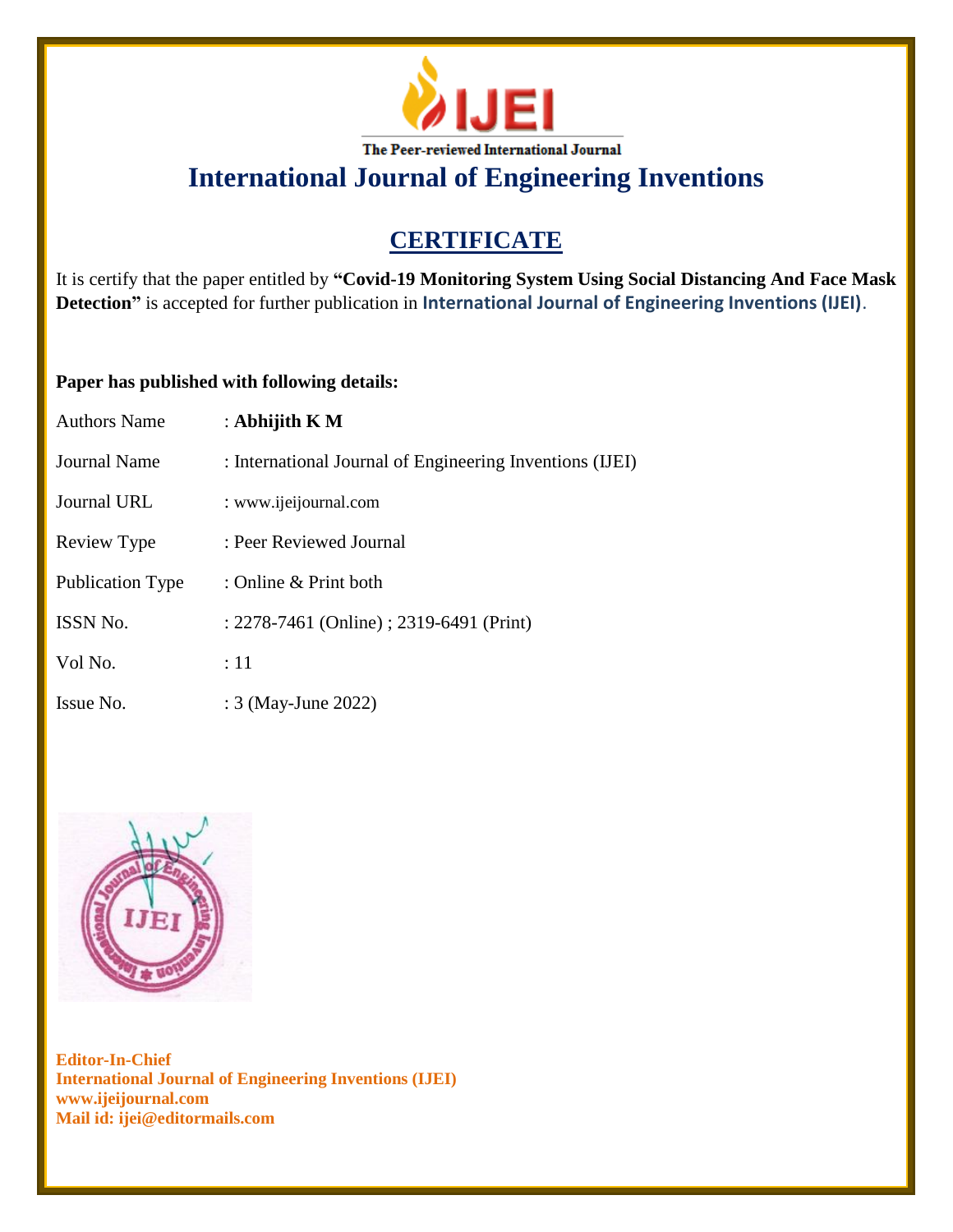

# **CERTIFICATE**

It is certify that the paper entitled by **"Covid-19 Monitoring System Using Social Distancing And Face Mask Detection"** is accepted for further publication in **International Journal of Engineering Inventions (IJEI)**.

### **Paper has published with following details:**

| <b>Authors Name</b>     | : Ajanya A $T$                                           |
|-------------------------|----------------------------------------------------------|
| Journal Name            | : International Journal of Engineering Inventions (IJEI) |
| Journal URL             | : www.ijeijournal.com                                    |
| Review Type             | : Peer Reviewed Journal                                  |
| <b>Publication Type</b> | : Online & Print both                                    |
| <b>ISSN No.</b>         | : 2278-7461 (Online) ; 2319-6491 (Print)                 |
| Vol No.                 | :11                                                      |
| Issue No.               | : 3 (May-June 2022)                                      |

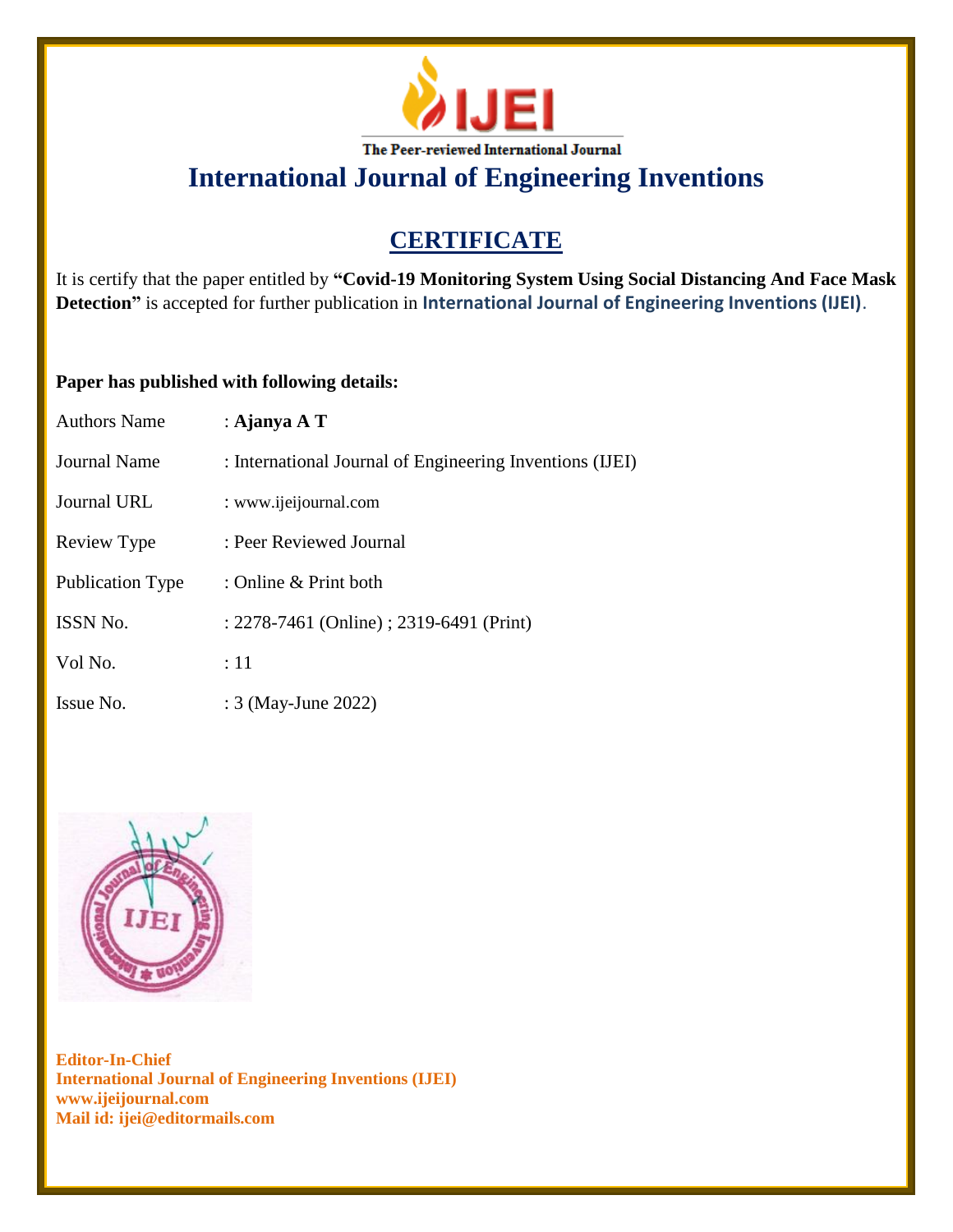

# **CERTIFICATE**

It is certify that the paper entitled by **"Covid-19 Monitoring System Using Social Distancing And Face Mask Detection"** is accepted for further publication in **International Journal of Engineering Inventions (IJEI)**.

### **Paper has published with following details:**

| <b>Authors Name</b>     | : Besty Mariya Paul                                      |
|-------------------------|----------------------------------------------------------|
| Journal Name            | : International Journal of Engineering Inventions (IJEI) |
| Journal URL             | : www.ijeijournal.com                                    |
| Review Type             | : Peer Reviewed Journal                                  |
| <b>Publication Type</b> | : Online & Print both                                    |
| <b>ISSN No.</b>         | : 2278-7461 (Online) ; 2319-6491 (Print)                 |
| Vol No.                 | :11                                                      |
| Issue No.               | : 3 (May-June 2022)                                      |

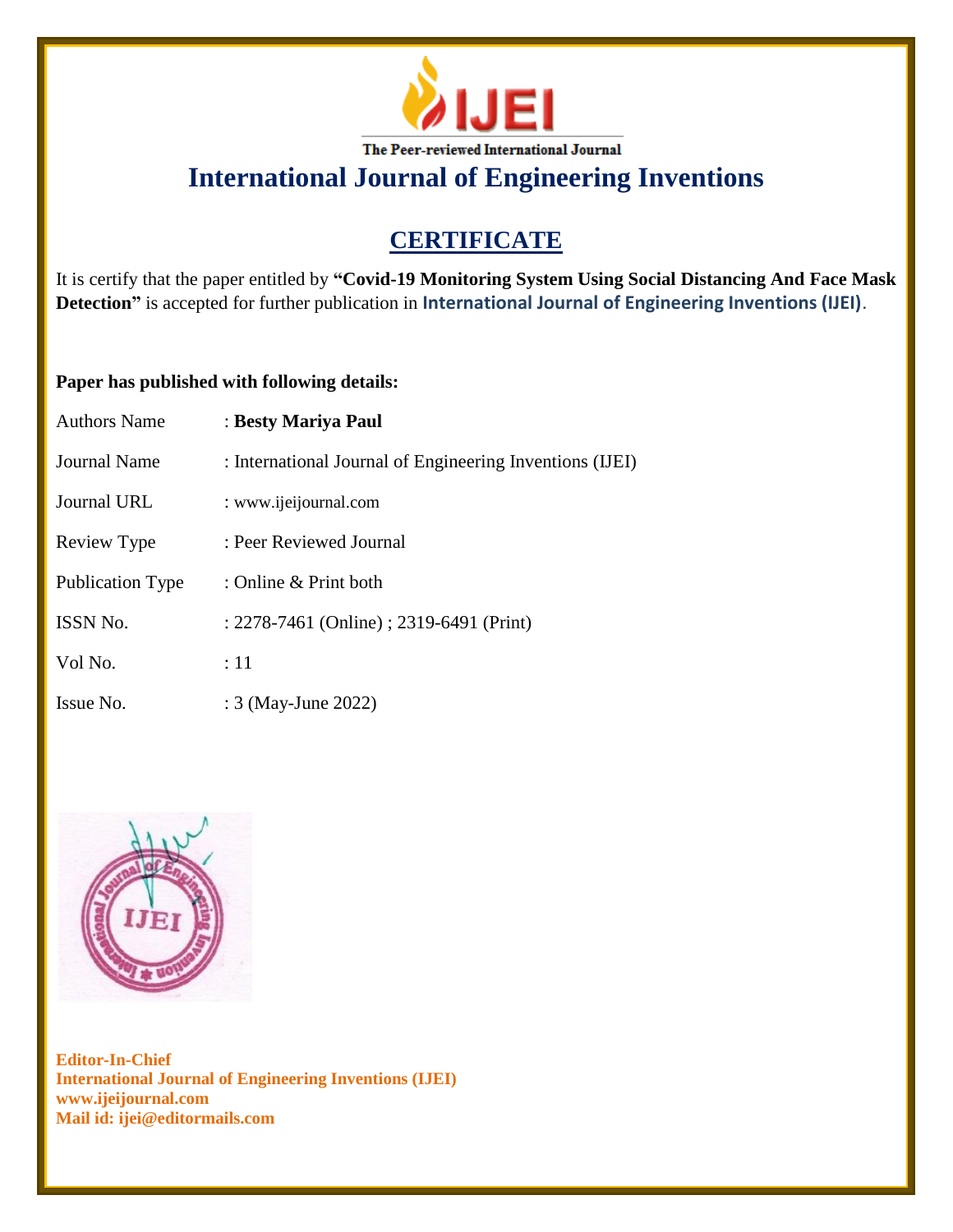

# **CERTIFICATE**

It is certify that the paper entitled by **"Covid-19 Monitoring System Using Social Distancing And Face Mask Detection"** is accepted for further publication in **International Journal of Engineering Inventions (IJEI)**.

#### **Paper has published with following details:**

| <b>Authors Name</b> | : Geo Paul                                               |
|---------------------|----------------------------------------------------------|
| <b>Journal Name</b> | : International Journal of Engineering Inventions (IJEI) |
| Journal URL         | : www.ijeijournal.com                                    |
| Review Type         | : Peer Reviewed Journal                                  |
| Publication Type    | : Online & Print both                                    |
| ISSN No.            | : 2278-7461 (Online) ; 2319-6491 (Print)                 |
| Vol No.             | :11                                                      |
| Issue No.           | : 3 (May-June 2022)                                      |